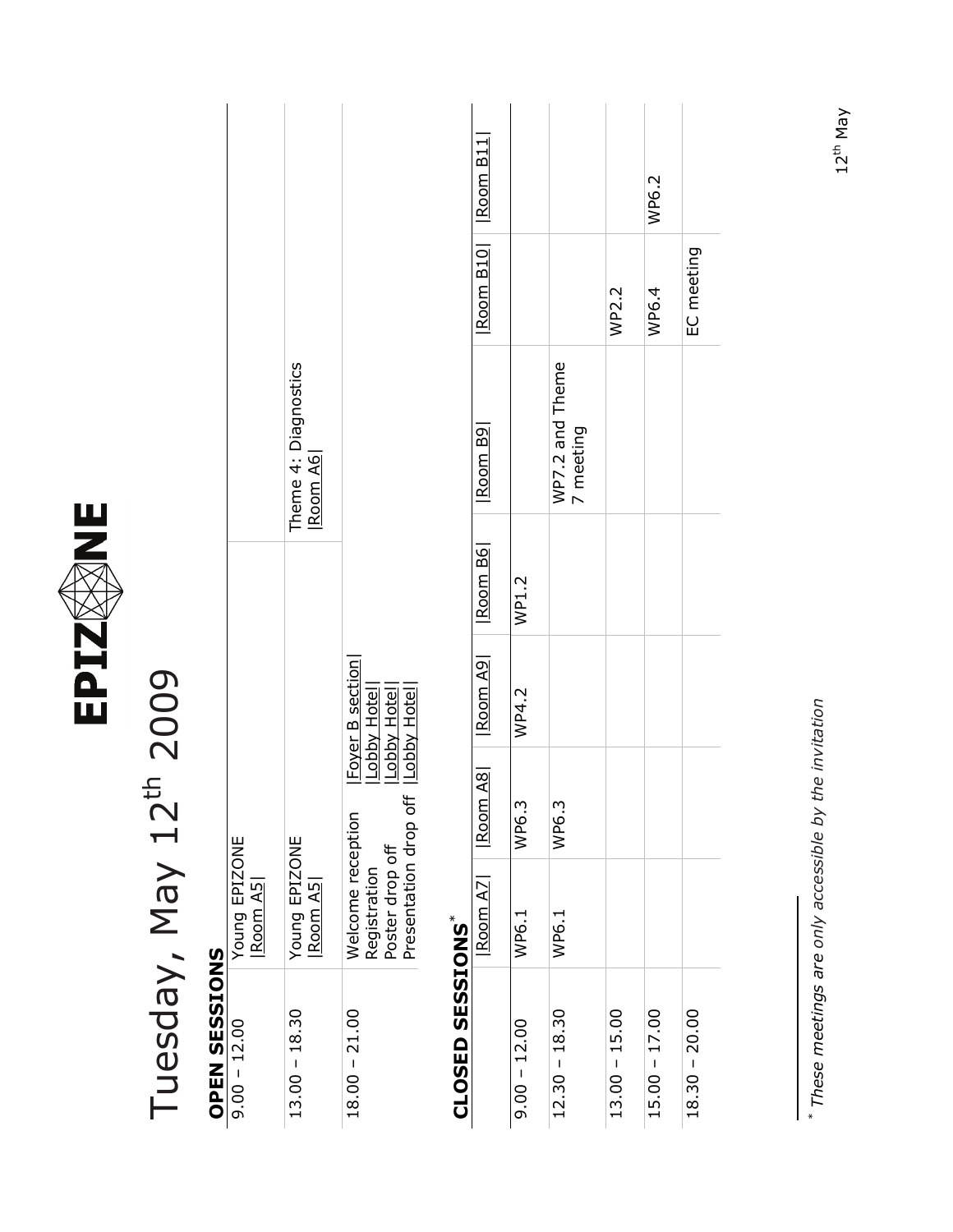|                 | 13th 2009<br>Wednesday, May                                                                                                                                                                                                                   |  |
|-----------------|-----------------------------------------------------------------------------------------------------------------------------------------------------------------------------------------------------------------------------------------------|--|
| $7.30 - 8.30$   | Lobby Hotel<br>Lobby Hotel<br>Lobby Hotel<br>Presentation drop off<br>Poster drop off<br>Registration                                                                                                                                         |  |
| $8.30 - 9.30$   | WELCOME<br><b>Hall B1</b>                                                                                                                                                                                                                     |  |
| $8.30 - 8.50$   | der Poel, Central Veterinary Institute of Wageningen UR (CVI); Coordinator EPIZONE<br>Borders'<br>Professor Wim van<br>EPIZONE Crossing                                                                                                       |  |
| $8.50 - 9.00$   | Dr Mehmet Mehdi Eker, Minister of Agriculture and Rural Affairs Turkey<br>'Welcome'                                                                                                                                                           |  |
| $9.00 - 9.30$   | Reviriego Gordejo, European Commission, Health & Consumers Directorate-General<br>emerging diseases in the context of the new EU Animal Health Strategy'<br>Transboundary and<br>Dr Francisco Javier                                          |  |
| $9.30 - 10.00$  | KEYNOTE<br><u> Hall B1</u>                                                                                                                                                                                                                    |  |
|                 | itock, Potsdam Institute for Climate Impact Research (PIK)<br>Predictions, projections, and perspectives of climate change'<br>Professor Manfred S                                                                                            |  |
| $10.00 - 12.00$ | <b>SNOILY.</b><br><b>ORAL PRESENT</b>                                                                                                                                                                                                         |  |
|                 | Moderators: Dr Åse Uttenthal, Prof Christian Griot<br>Theme 4: Diagnostics<br>Hall B3<br>Moderators: Dr Piet van Rijn, Dr Paul Gale<br>Emerging and Transboundary Diseases<br>$ $ Hall B1 $ $                                                 |  |
| $10.00 - 10.15$ | simultaneous detection and genotyping of<br>Development of a DNA microarray for<br>Dastjerdi, Akbar<br>lyssaviruses<br>Indicators to monitor potential effects of climatic<br>change on animal health: establishing priorities<br>Boone, Ides |  |

EPIZ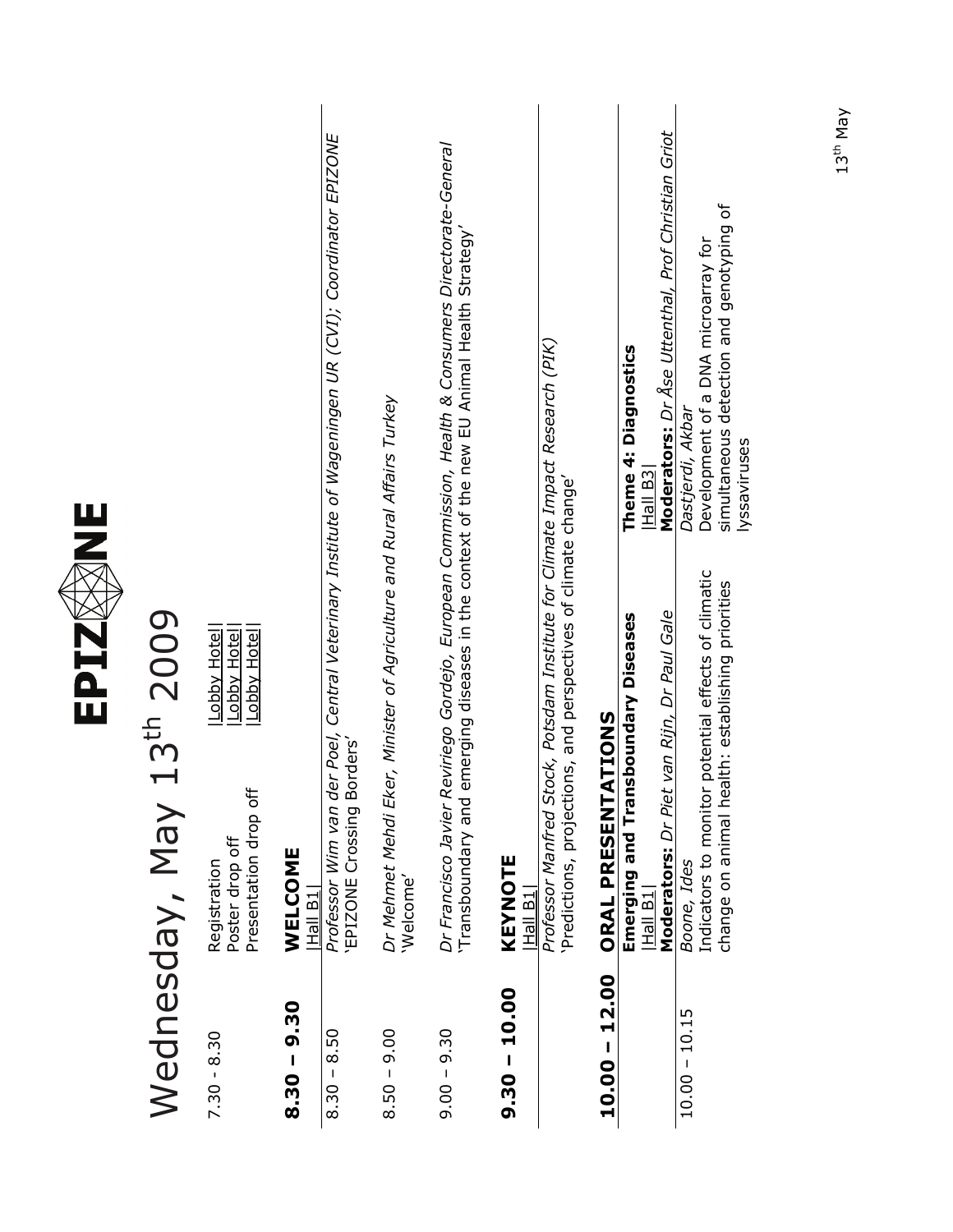| $\frac{11}{2}$ | Development of a Multiplex RT-PCR Technique for<br>differentiation of FMDV serotypes in Turkey<br>Sareyyupoglu, Beyhan                  |                | "Double check - double tube strategy" Improved<br>safety for the detection of Bluetongue Virus<br>genome in semen<br>Hoffmann, Bernd | detection and the subtyping of H1, H3, H5, H7,<br>Design of a one-step multiplex RT-PCR for the<br>N1, N2 human and avian influenza viruses<br>Hammoumi, Saliha | The 2006 Outbreak of Equine Infectious Anaemia<br>in Ireland - New Insights into an Old Disease<br>Cullinane, Ann        | diagnostics recognizing latent infected carrier fish<br>New strategies in koi herpesvirus (KHV)<br>Bergmann, Sven |                                                                                                                                                                                                                 | Foot-and-Mouth Disease Research Alliance (GFRA): Future Goals and Direction                   |                    |
|----------------|-----------------------------------------------------------------------------------------------------------------------------------------|----------------|--------------------------------------------------------------------------------------------------------------------------------------|-----------------------------------------------------------------------------------------------------------------------------------------------------------------|--------------------------------------------------------------------------------------------------------------------------|-------------------------------------------------------------------------------------------------------------------|-----------------------------------------------------------------------------------------------------------------------------------------------------------------------------------------------------------------|-----------------------------------------------------------------------------------------------|--------------------|
| EPIZ           | circulation in Mayotte, a French island of the<br>Evidence of recent Rift Valley Fever virus<br>Cetre-Sossah, Catherine<br>Indian Ocean | Coffee Break   | ction of European breed sheep<br>with Rift Valley fever virus<br>An experimental infe<br>Domingo, Mariano                            | to a West Nile Virus outbreak<br>fall 2008<br>Diagnostic approach<br>in Northern Italy on<br>Moreno, Ana                                                        | Denmark 2006: Space and time-space clustering<br>Highly pathogenic avian influenza in wild birds in<br>Willeberg, Preben | of climate change on<br>bluetongue transmission in Europe<br>Mapping the effects<br>Guis, Helene                  | Meet & greet/discussions with all Work Package leaders, Theme leaders and keynote speakers<br><b>POSTER SESSION/MEET AND GREET AT MARKET/FAIR</b><br>General poster session<br>Poster presentations<br> Hall B2 | Tahar Ait-Ali: Introduction to EuroPRRSnet<br>Presentation (EU) projects<br>Cyril Gay: Global | Lunch              |
|                | $10.15 - 10.30$                                                                                                                         | 11.00<br>10.30 | $11.00 - 11.15$                                                                                                                      | $11.15 - 11.30$                                                                                                                                                 | $11.30 - 11.45$                                                                                                          | $11.45 - 12.00$                                                                                                   | $12.00 - 13.00$                                                                                                                                                                                                 |                                                                                               | 14.30<br>$13.00 -$ |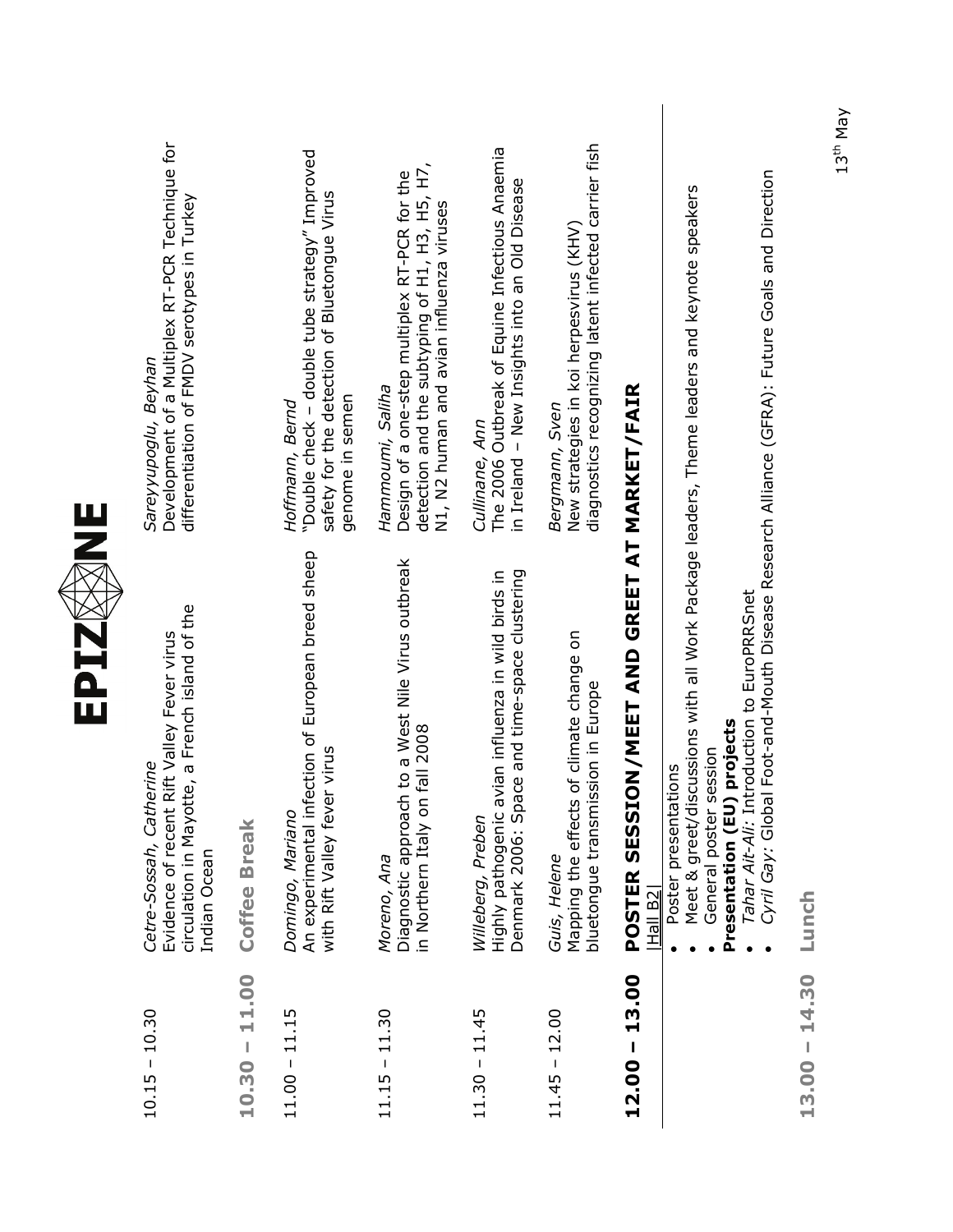| $14.30 - 15.00$ | KEYNOTE<br>Hall B1                                                                                                                                                                                |                                                                                                                                                                                                                                                             |
|-----------------|---------------------------------------------------------------------------------------------------------------------------------------------------------------------------------------------------|-------------------------------------------------------------------------------------------------------------------------------------------------------------------------------------------------------------------------------------------------------------|
|                 | The Role of the Leader Protein of Foot-and-Mouth Disease Virus as a Virulence Factor'<br>Plum Island Animal Disease Center<br>Dr Marvin J Grubman,                                                |                                                                                                                                                                                                                                                             |
| $15.00 - 17.00$ | ORAL PRESENTATIONS                                                                                                                                                                                |                                                                                                                                                                                                                                                             |
|                 | Emerging and Transboundary Diseases<br>$\frac{1}{2}$<br> Hall                                                                                                                                     | Theme 5: Intervention Strategies<br>Hall B <sub>3</sub>                                                                                                                                                                                                     |
|                 | Moderators: Dr Martin Beer,<br>Fuat Ozyörük                                                                                                                                                       | Moderators: Dr Marie-Frédérique Le Potier,<br>Prof Markus Czub                                                                                                                                                                                              |
| $15.00 - 15.15$ | Novel trends to combat the transboundary animal<br>AB-ON-SITE project of the<br>diseases worldwide. Achievements and<br>dissemination of the L<br>Uttenthal, Ase<br>EC                            | Demonstration of Efficacy of Duvaxyn WNV under<br>Field Conditions<br>Kumar, Mahesh                                                                                                                                                                         |
| $15.15 - 15.30$ | ecular identification tool for<br>possible BTV-8 vectors<br>Micro-arrays as a mol<br>De Deken, Gill                                                                                               | Genetic stability of pestivirus genomes cloned into<br>Rasmussen, Thomas Bruun<br><b>BACs</b>                                                                                                                                                               |
| $15.30 - 15.45$ | Can vaccination prevent transplacental<br>$\tilde{c}$<br>transmission of BTV-8<br>Galleau, Stephanie                                                                                              | compound BPIP reduces transmission of CSFV to<br>Treatment of pigs with the antipestivirus<br>Vrancken, Robert<br>untreated pigs                                                                                                                            |
| $15.45 - 16.00$ | el bluetongue virus detected<br>(TOV): Genomic features,<br>experimental infection, pathology and<br>in goats from Switzerland<br>epidemiology of a nov<br>Toggenburg orbivirus<br>Thuer, Barbara | G<br>mammalian CMV promoter protect pigs against<br>encoding a fusion of three African Swine Fever<br>Virus (ASFV) antigens under the control of the<br>Immunization with a recombinant Baculovirus<br>sublethal challenge with ASFV<br>Rodríguez, Fernando |
| $16.00 - 16.30$ | <b>Coffee break</b>                                                                                                                                                                               |                                                                                                                                                                                                                                                             |

**EPIZ ME**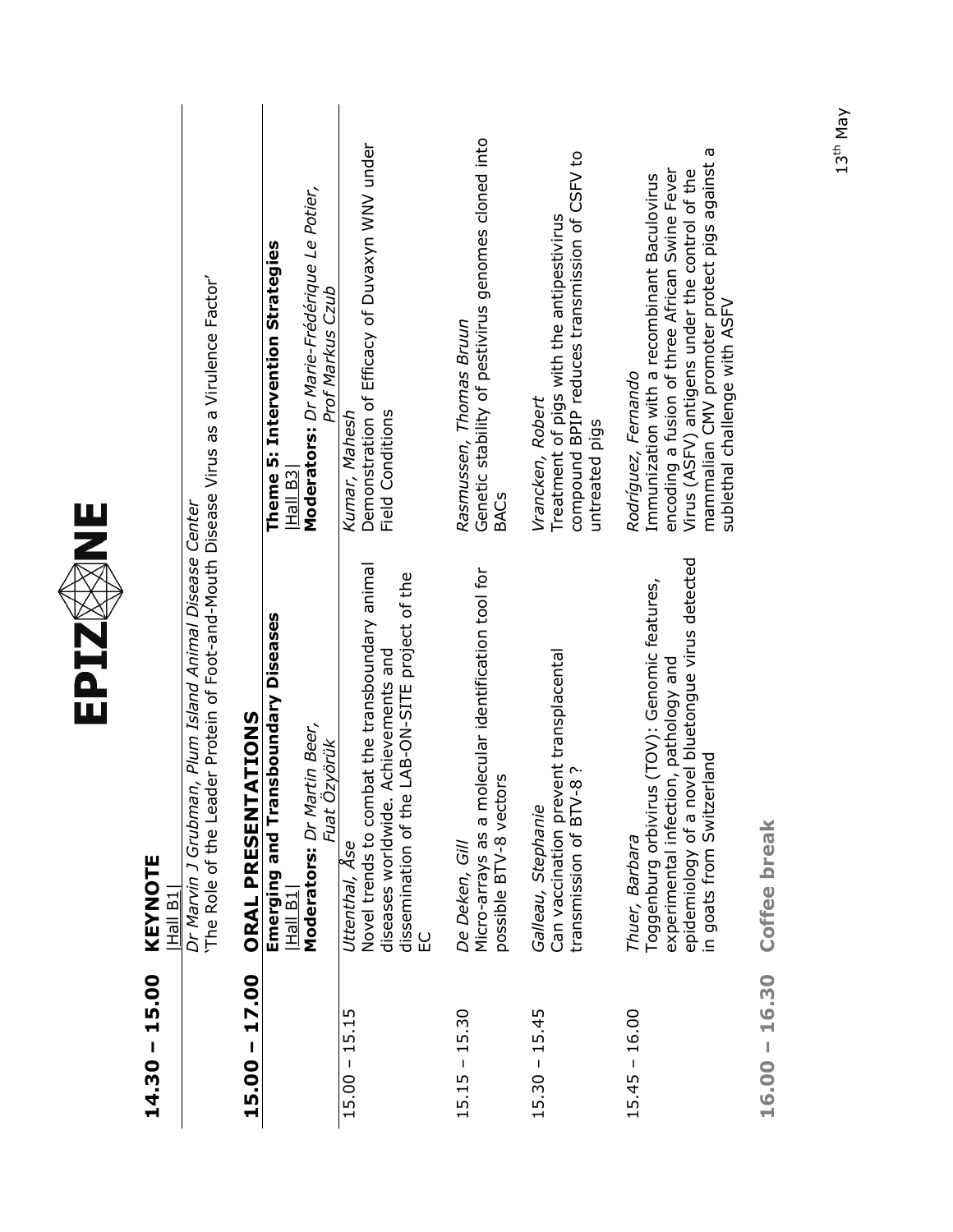<span id="page-4-0"></span>

|                  | EPIZ                                                                                                                                                                                                                                          | Ш<br>Z                                                                                                                 |
|------------------|-----------------------------------------------------------------------------------------------------------------------------------------------------------------------------------------------------------------------------------------------|------------------------------------------------------------------------------------------------------------------------|
| $16.30 - 16.45$  | Bluetongue disease - Evaluation of the Monitoring<br>and Surveillance System of the European Union<br>Froehlich, Andreas                                                                                                                      | Establisment of a bluetongue virus infection model<br>in mice to evaluate vaccination strategies<br>Ortego, Javier     |
| $16.45 - 17.00$  | Bluetongue virus serotype 6 in the Netherlands<br>Van Rijn, Piet                                                                                                                                                                              | Improving the potency of mucosal immunisation<br>using Ligand grafted PLGA Microspheres<br>Le Potier, Marie-Frédérique |
| $17.00 - 18.30$  | <b>POSTER SESSION/MEET AND GREET AT MARKET/FAIR</b><br>Hall B2                                                                                                                                                                                |                                                                                                                        |
|                  | Meet & greet/discussions with all Work Package leaders, Theme leaders and keynote speakers<br>Gaëlle Kuntz-Simon: Introduction to ESNIP2<br>Presentation (EU) projects<br>General poster session<br>Poster presentations<br>network solution? | Keith Sumption: EUFMD, netspertise and FMD control: maintaining regional expertise needs a global                      |
| 18.30<br>17.30 - | <b>SESSION</b> *<br>Room B10<br>CLOSED<br>FLUTRAIN                                                                                                                                                                                            |                                                                                                                        |
| $20.00 -$ Late   | <b>Beach Party</b><br>Beach                                                                                                                                                                                                                   |                                                                                                                        |
|                  | * This meeting is only accessible by invitation                                                                                                                                                                                               |                                                                                                                        |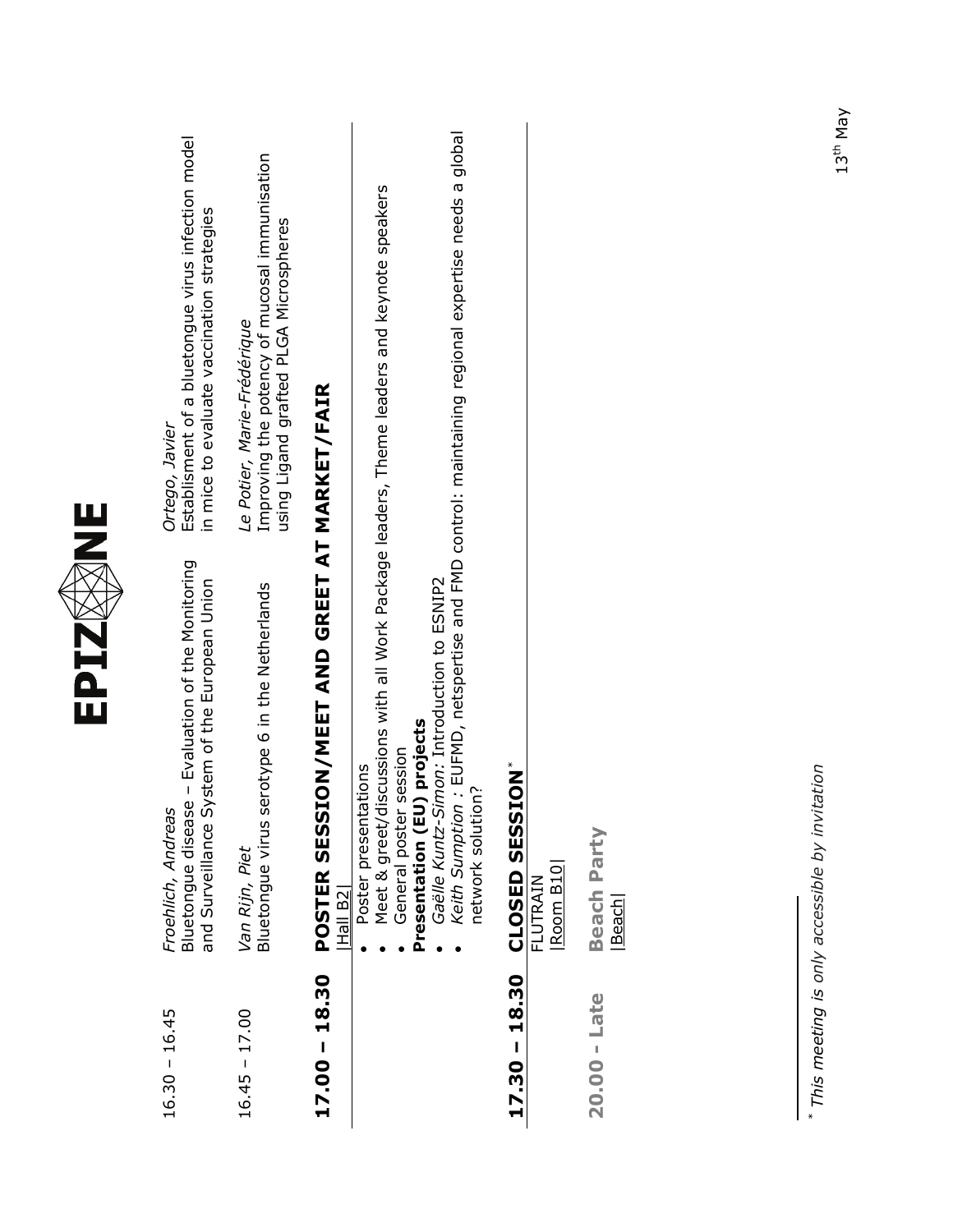

# Thursday, May 14th 2009 Thursday, May 14<sup>th</sup> 2009

| Jobby Hotel<br>$\bar{c}$ | Lobby Hotel    | <b>Jy Hotel</b><br>ع<br>م<br>נ<br>נ<br>J<br>ı |
|--------------------------|----------------|-----------------------------------------------|
| Registration             | oster drop off | resentation drop off                          |
| $8.00 - 9.00$            |                |                                               |

### **9.00 – 9.30 KEYNOTE**   $9.00 - 9.30$

**KEYNOTE**<br><u>|Hall B1|</u><br>*Professor Aykut Ozkul, Ankara University*<br>`Life threatening Crimean Congo Haemorrhagic Fever in Turkey: Characteristics, Epidemiology and Future 'Life threatening Crimean Congo Haemorrhagic Fever in Turkey: Characteristics, Epidemiology and Future *Professor Aykut Ozkul, Ankara University*  Perspectives' Perspectives'

#### **9.30 – 11.30 ORAL PRESENTATIONS**  í  $\overline{\mathbf{a}}$  $\epsilon$  $\mathbf{C}$ Ĭ.  $\overline{\mathbf{C}}$  $\mathbf{C}$

| $9.30 - 11.30$  | ORAL PRESENTATIONS                                 |                                                     |
|-----------------|----------------------------------------------------|-----------------------------------------------------|
|                 | Pig and Poultry<br>Epizootic Diseases of           | Theme 6: Epidemiology and Surveillance              |
|                 | Hall B1                                            | $Hall$ B3 $ $                                       |
|                 | Dixon, Dr William Dundon<br>Moderators: Dr Linda   | Moderators: Dr Claes Enøe, Dr Laura Powell          |
| $9.30 - 9.45$   | Kalthoff, Donata                                   | Eblé, Phaedra                                       |
|                 | H5N1 escape mutants: In<br>In vitro-induced HPAIV  | Quantifying Foot-and-Mouth Disease and Swine        |
|                 | vitro and in vivo characterization                 | Vesicular Disease Virus transmission parameters;    |
|                 |                                                    | collaborative output of EPIZONE WP 6.3              |
| $9.45 - 10.00$  | Brunhart, Iris                                     | Weesendorp, Eefke                                   |
|                 | Investigation of the epidemiology of avian         | Airborne excretion and transmission of Classical    |
|                 | influenza in wild birds at Lake Constance - a tri- | swine fever virus                                   |
|                 | national project of Germany, Switzerland and       |                                                     |
|                 | Austria                                            |                                                     |
|                 |                                                    |                                                     |
| $10.00 - 10.15$ | Gale, Paul                                         | Matras, Marek                                       |
|                 | Novel Exposure pathways for poultry to H5N1 HPAI   | Monitoring of the fish viral diseases in Poland in  |
|                 | Virus from wild birds and poultry products         | 2004-2008- factors predisposing to dissemination of |
|                 |                                                    | infectious agents                                   |
|                 |                                                    |                                                     |
| $10.15 - 10.45$ | <b>Coffee break</b>                                |                                                     |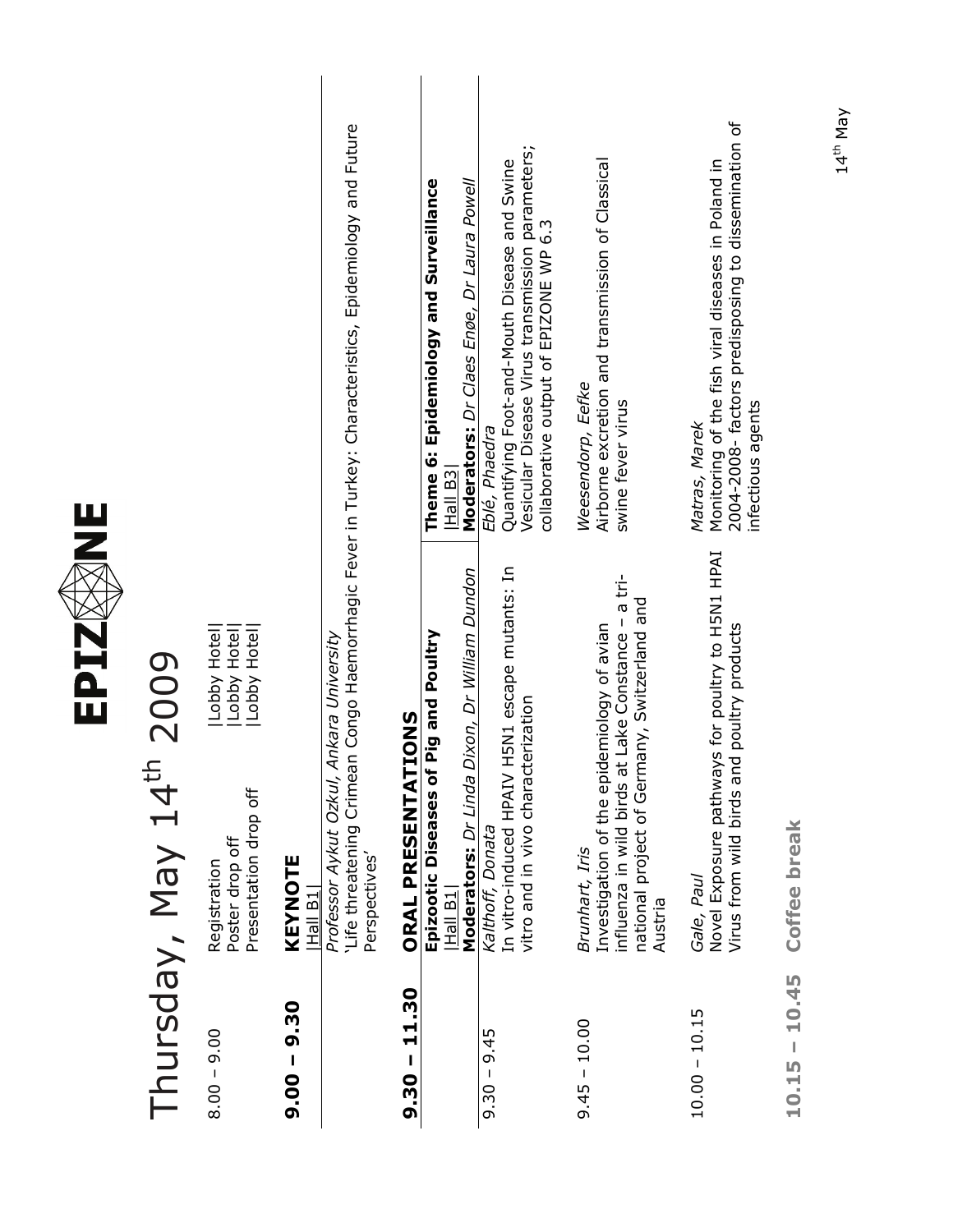| Ш<br>Z | Risk Maps for the Spread of Highly Pathogenic Avian<br>Hagenaars, Thomas<br>Influenza in Poultry                                                                       | New Flubird Database - Platform for Data Exchange<br>and Knowledge Building in Avian Influenza<br>Mathey, Alexander<br>Surveillance | investigation aimed at improving early detection of<br>To report or not to report: a psychosocial<br>Avian Influenza outbreaks<br>Elbers, Armin |                                                                    |                                                                                                                                                                                                                                                                                   |                 |                                                                                                                                                                                                                                                                                                                                                     |
|--------|------------------------------------------------------------------------------------------------------------------------------------------------------------------------|-------------------------------------------------------------------------------------------------------------------------------------|-------------------------------------------------------------------------------------------------------------------------------------------------|--------------------------------------------------------------------|-----------------------------------------------------------------------------------------------------------------------------------------------------------------------------------------------------------------------------------------------------------------------------------|-----------------|-----------------------------------------------------------------------------------------------------------------------------------------------------------------------------------------------------------------------------------------------------------------------------------------------------------------------------------------------------|
| EPIZ   | adication in the Americas,<br>and cooperation with the OIE and European Union<br>Reference Laboratory (OIE-EURL)<br>Classical swine fever - Er<br>Greiser-Wilke, Irene | from vacci-nated animals<br>Evaluation of CSFV Antibody ELISAs for the<br>differentiation of infected<br>Schroeder, Sabine          | New molecular approaches for detection of African<br>Fernandez-Pinero, Jovita<br>Swine Fever Virus                                              | <b>MEET AND GREET AT MARKET/FAIR</b><br>POSTER SESSION/<br>Hall B2 | Meet & greet/discussions with all Work Package leaders, Theme leaders and keynote speakers<br>William Dundon: FLUAID - "Project achievements"<br>Michèle Bouloy: Introduction to ARBO-ZOONET<br>jects<br>General poster session<br>Presentation (EU) proj<br>Poster presentations | Lunch           | Peste des petits ruminants virus (PPRV): Application of molecular technologies to understanding and<br>Dr Geneviève Libeau, Centre de coopération Internationale en Recherche Agronomique pour le<br>Professor Tom Barret, Institute for Animal Health, Pirbright Laboratory<br>controlling the disease'<br>Développement and<br>KEYNOTE<br>Hall B1 |
|        | $10.45 - 11.00$                                                                                                                                                        | $11.00 - 11.15$                                                                                                                     | $11.15 - 11.30$                                                                                                                                 | 12.30<br>$\mathbf{I}$<br>11.30                                     |                                                                                                                                                                                                                                                                                   | $12.30 - 14.00$ | $14.00 - 14.45$                                                                                                                                                                                                                                                                                                                                     |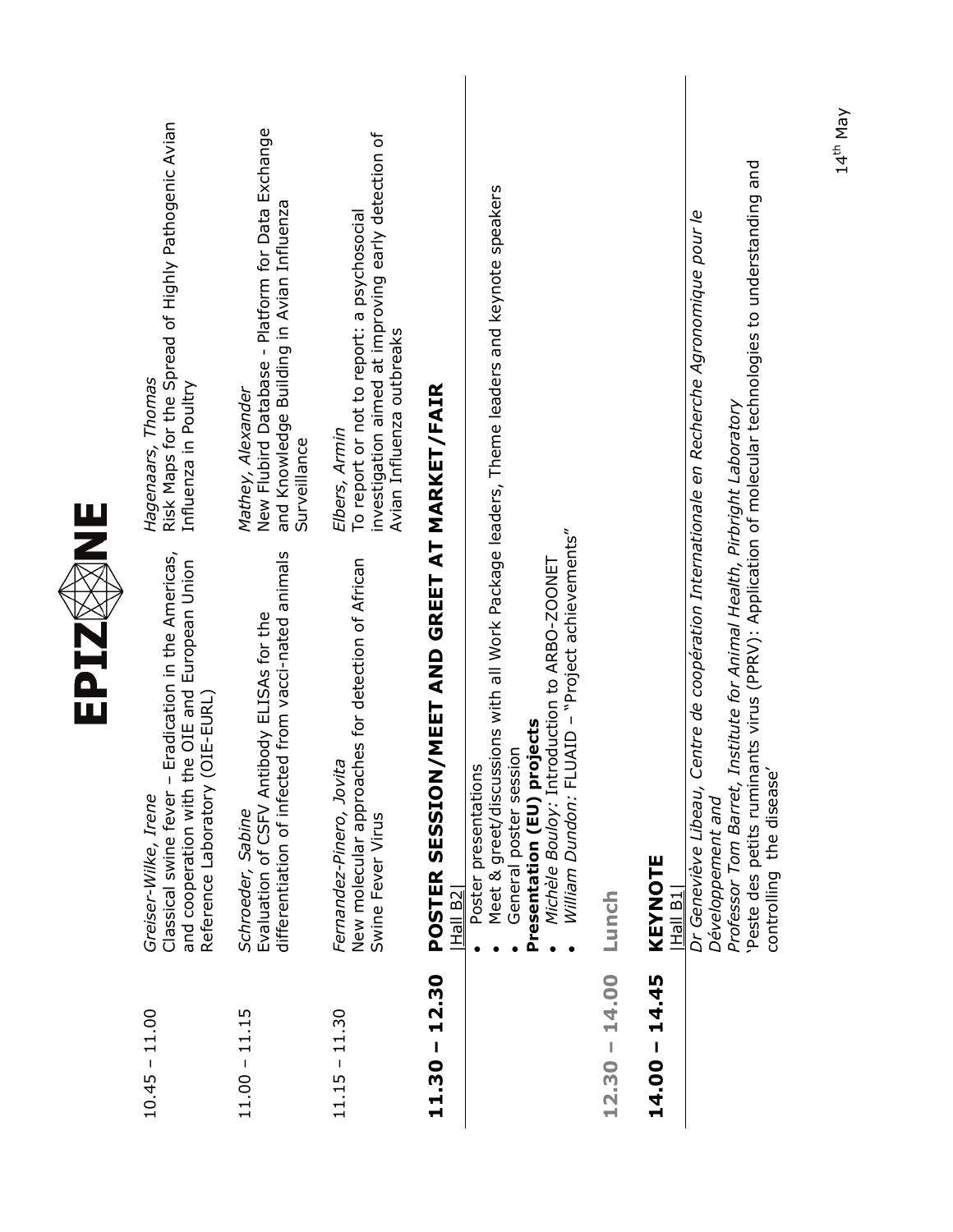<span id="page-7-0"></span>

| $14.45 - 16.45$    | <b>CLOSED SESSION*</b>                                                                                                     |                                                                                                                                                          |
|--------------------|----------------------------------------------------------------------------------------------------------------------------|----------------------------------------------------------------------------------------------------------------------------------------------------------|
|                    | EuroPRRSnet<br>$\overline{\text{Room AS}}$                                                                                 |                                                                                                                                                          |
| $14.45 - 16.45$    | ONS<br>ORAL PRESENTATI                                                                                                     |                                                                                                                                                          |
|                    | Epizootic Diseases of Ruminants<br>Moennig,<br>Vannier<br>Moderators: Prof Volker<br>Dr Philippe<br>Hall B1                | Moderators: Prof Franz Conraths,<br>Prof Alex Donaldson<br>Theme 7: Risk assessment<br>Hall B <sub>3</sub>                                               |
| $14.45 - 15.00$    | Transplacental transmission of bluetongue<br>serotype 8 (BTV-8) in the United Kingdom<br>Batten, Carrie<br>$(2007 - 2008)$ | Quality of veterinary import risk analysis studies<br>De Vos, Clazien                                                                                    |
| $15.00 - 15.15$    | Bluetongue surveillance in Finland 2007-2009<br>Rikula, Ulla                                                               | A decision analysis model for the control of foot and<br>mouth disease<br>Mintiens, Koen                                                                 |
| $15.15 - 15.30$    | Bluetongue in the Netherlands: Preparedness<br>on the unexpected<br>Van Rijn, Piet                                         | Simulated surveillance sampling for foot-and-mouth<br>Suszynski, Marcin<br>disease                                                                       |
| 16.00<br>$15.30 -$ | Coffee break                                                                                                               |                                                                                                                                                          |
| $16.00 - 16.15$    | Approaches to DIVA assays for Bluetongue<br>Diagnostic<br>Ranz, Ana                                                        | Highly mobile pathogens and their early detection-<br>Possibilities and constraints of avian influenza<br>surveillance in wild birds<br>Wilking, Hendrik |
|                    | by invitation<br>* This round table discussion is only accessible                                                          |                                                                                                                                                          |

EPIZØNE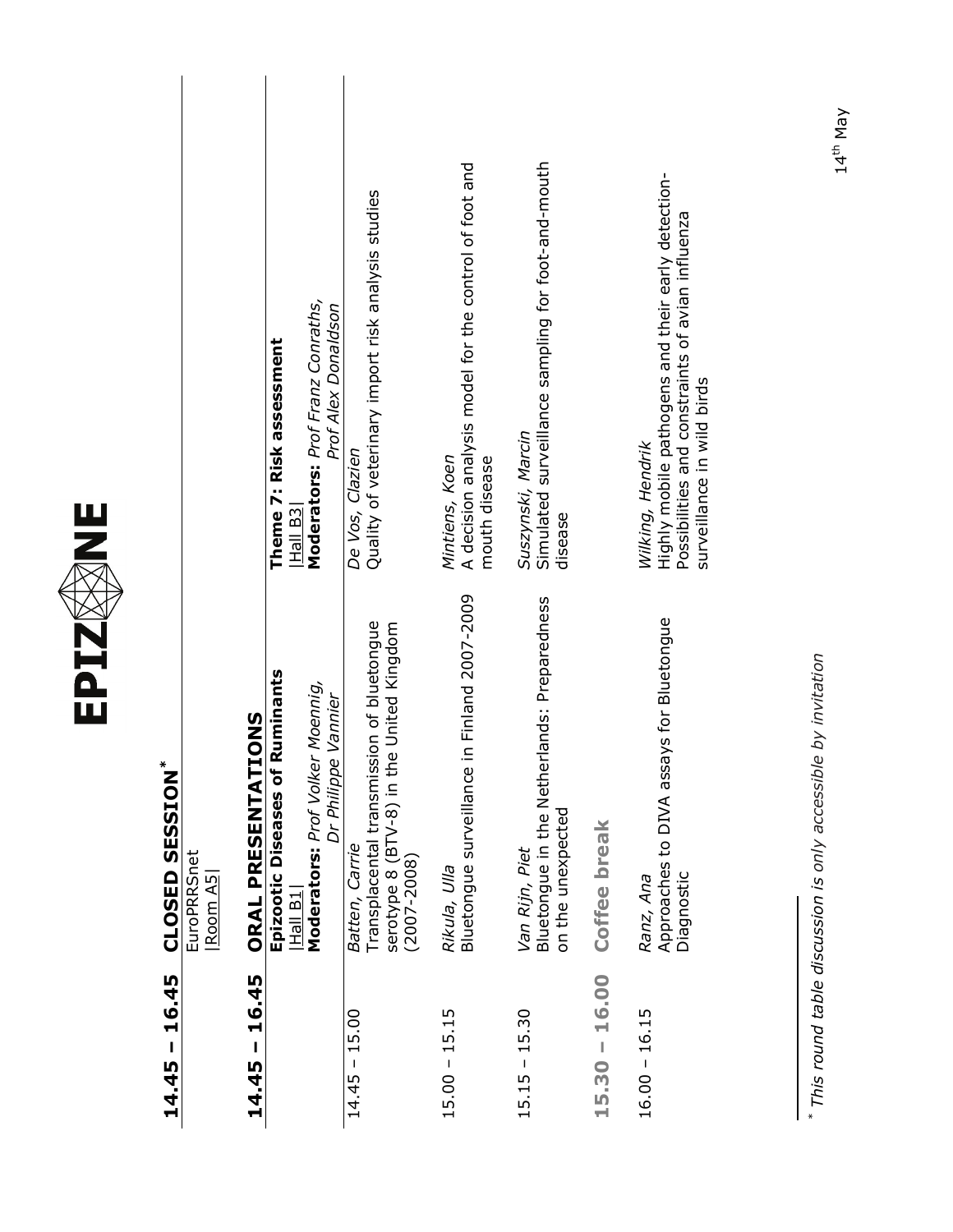<span id="page-8-0"></span>

|                 | EPIZ                                                                                                                                                                               | NNE                                                                                                                                                   |
|-----------------|------------------------------------------------------------------------------------------------------------------------------------------------------------------------------------|-------------------------------------------------------------------------------------------------------------------------------------------------------|
| $16.15 - 16.30$ | Efficacy evaluation of goatpox virus vectored<br>peste-des-petits-ruminants vaccine in Field<br>Bu, Zhigao                                                                         | transboundary emerging diseases: the case of Crimean<br>Martinez, Marta<br>Wild bird movements as a way of introduction of<br>Congo hamorrhagic fever |
| $16.30 - 16.45$ | Animals (DIVA) in Turkey: Comparison of<br>Detection of FMD Infection in Vaccinated<br>tests to detect FMDV carrier animals<br>Parida, Satya                                       | Veterinary risk of deer in robust natural corridors in the<br>De Vos, Clazien<br>Netherlands                                                          |
| 18.15<br>16.45  | POSTER SESSION<br><u> Hall B2 </u>                                                                                                                                                 | /MEET AND GREET AT MARKET/FAIR                                                                                                                        |
|                 | Declan O'Brien: Introduction to DISCONTOOLS and ETPGAH<br>Mari Smits: EADGENE overview and results<br>Presentation (EU) projects<br>General poster session<br>Poster presentations | Meet & greet/discussions with all Work Package leaders, Theme leaders and keynote speakers                                                            |
| 17.30<br>16.45  | $\mathbf{\underline{\mathbf{\hat{y}}}}$<br><b>CLOSED SESSION</b>                                                                                                                   |                                                                                                                                                       |
|                 | Discussion workgroup WP5.1 RVFV vaccines<br>$\overline{\text{Room B10}}$                                                                                                           |                                                                                                                                                       |
|                 | Discussion workgroup WP5.1 DIVA vaccines<br>Room B11                                                                                                                               |                                                                                                                                                       |
| $20.00 -$ Late  | Cocktail Pro Lounge<br> Hall B2                                                                                                                                                    |                                                                                                                                                       |
|                 |                                                                                                                                                                                    |                                                                                                                                                       |
|                 | * This meeting is only accessible by invitation                                                                                                                                    | 14th May                                                                                                                                              |